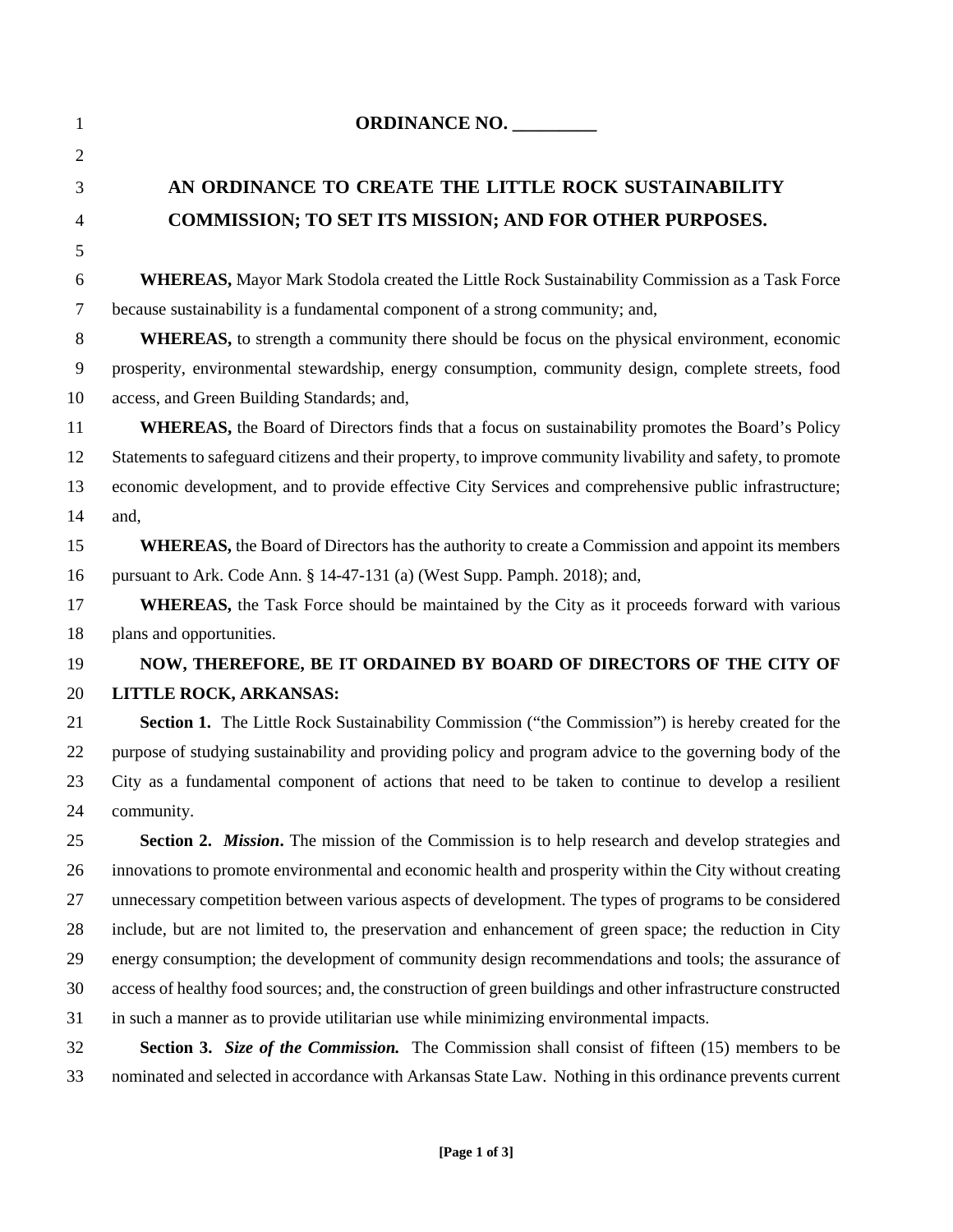members of the Little Rock Sustainability Commission, which functions as a Mayoral Task Force, from receiving the initial appointments to this Commission. **Section 4.** *Powers and Duties***.** The Commission shall serve as a liaison between the citizens of the City, the Mayor and Members of the Board of Directors and the City Manager, on matters relating to the sustainability of the City; further, to achieve these goals, the Commission shall have the following responsibilities: (a) To hold regular meetings and maintain adequate records of these meetings; (b) To analyze the various services offered by City Departments to the citizens of the City; (c) To analyze the connections between the social, economic, environmental, and quality-of-life issues that confront the City; (d) To provide recommendations to the Mayor and Members of the Board of Directors, and to the City Manager, on Sustainability Policy; (e) To increase public awareness of the existence and value of sustainable efforts in the City; (f) To carry out any other assigned and related duties as deemed appropriate by the Mayor and Members of the Board of Directors, or the City Manager; (g) To create committees to address specific issues deemed important to the Commission; (h) To establish bylaws, and to elect Officers, and to determine the term of such Officer. **Section 5.** *Terms of Commission Members.*  **(a)** After the initial staggered terms, as set forth in Subsection (b) below, have been served, a member of the Commission shall serve a three (3)-year term; **(b)** Initial members, who shall be electors of the City, of the Commission shall be selected as follows: (I) Five (5) members shall be selected to serve a one (1)-year term; (II) Five (5) members shall be selected to serve a two (2)-year term; (III) Five (5) members shall be selected to serve a three (3)-year term; **(c)** Unless agreed otherwise by a majority of the initial appointees, the initial members of the Commission shall determine whether their initial term is one (1), two (2) or three (3) years by drawing lots; **(d)** Any initial Commissioner who serves only a one (1)-year term shall be permitted to be appointed to two (2) full three (3)-year terms upon the end of their initial term; provided, further, that after this initial period all members shall be subject to the tenure requirements adopted by the Board of Directors. **(e)** In addition to these Commissioners, the Mayor is authorized to appoint between five (5) and seven (7) *Ex-Officio* Members, without a vote, who are not required to live within the corporate